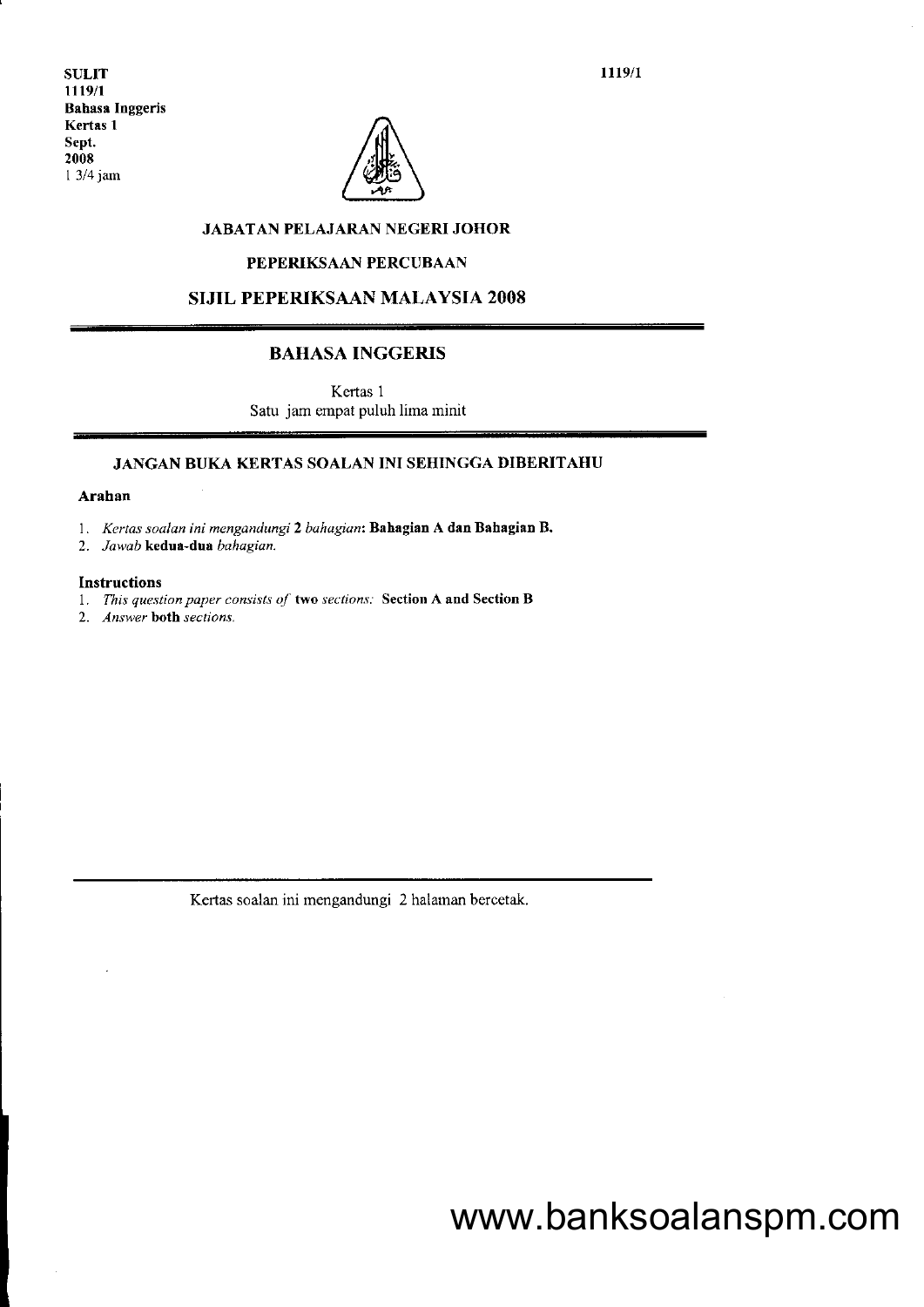# Section A: Directed Writing (35 marks)

You are advised to spend about 45 minules on this section.

# Question I

Your school has carried out a cleanliness campaign to raise awareness among the students about the importance of keeping the environment clean. As the secretary of thc Environment Club, you have been asked to write a report to the principal about the campaign.

In your report. include the following:

- date
- $\bullet$  aim
- slogan of campaign
- number of club members involved
- . teachers involved
- . two relevant examples of
	- activities
	- benefits
	- problems
- one point of your own

When writing your report, you should remember to;

- address it to the principal
- . give it a title
- . use all the points given

**SULIT** 

 $\sim$ 

# www.banksoalanspm.com